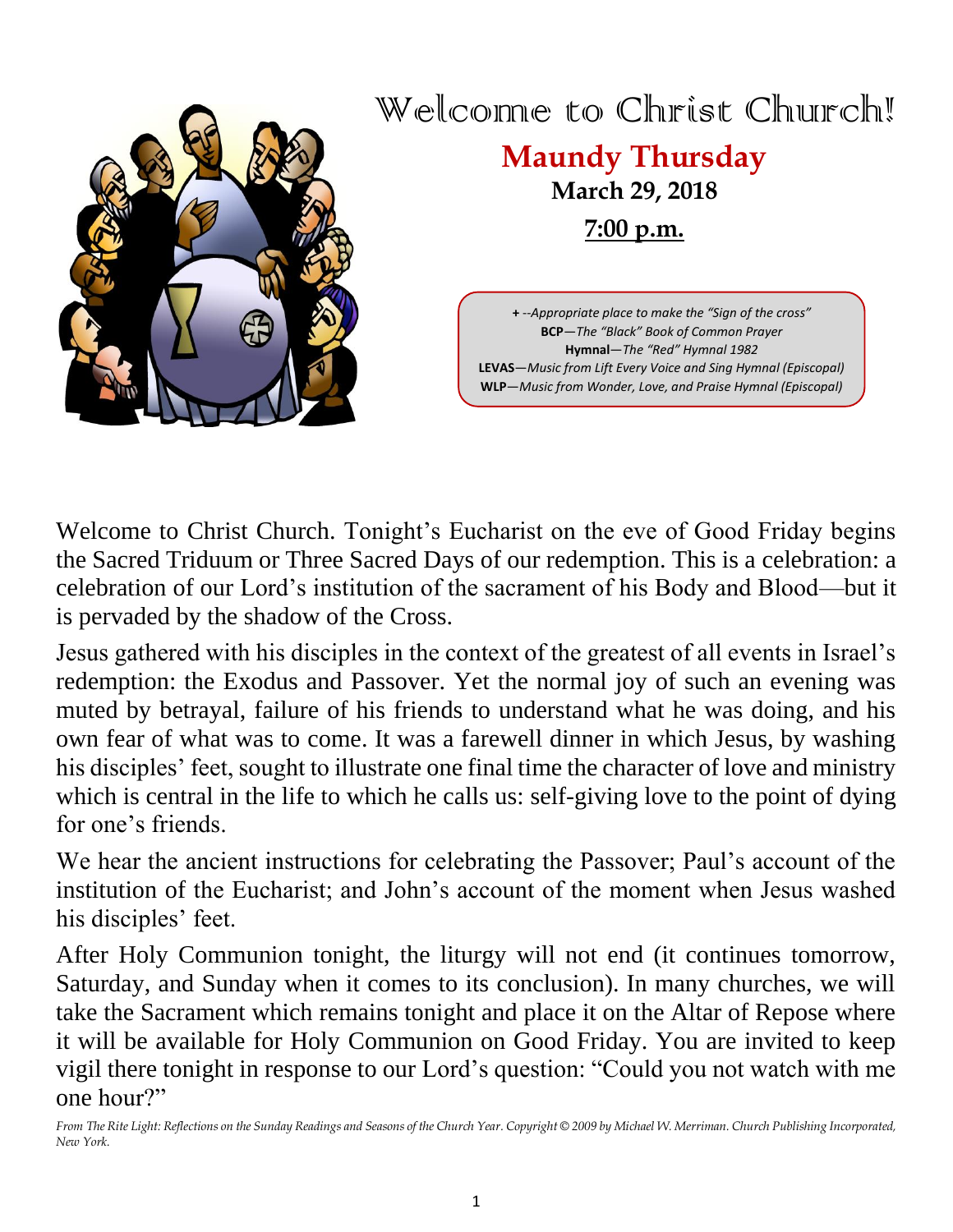#### **Prelude**

#### **Processional Hymn** *Go to dark gethsemane* **<b>Hymnal 171**



*Celebrant* + Blessed be the one, holy, and living God. *People Glory to God for ever and ever. Amen.*

#### *Celebrant and People*

*Almighty God, to you all hearts are open, all desires known, and from you no secrets are hid: Cleanse the thoughts of our hearts by the inspiration of your Holy Spirit, that we may perfectly love you, and worthily magnify your holy Name; through Christ our Lord. Amen.*

#### **Collect for Maundy Thursday**

| Celebrant | The Lord be with you.  |
|-----------|------------------------|
| People    | And also with you.     |
| Celebrant | Together, let us pray. |

*Almighty Father, whose dear Son, on the night before he suffered, instituted the Sacrament of his Body and Blood: Mercifully grant that we may receive it thankfully in remembrance of Jesus Christ our Lord, who in these holy mysteries gives us a pledge of eternal life; and who now lives and reigns with you and the Holy Spirit, one God, for ever and ever. Amen.*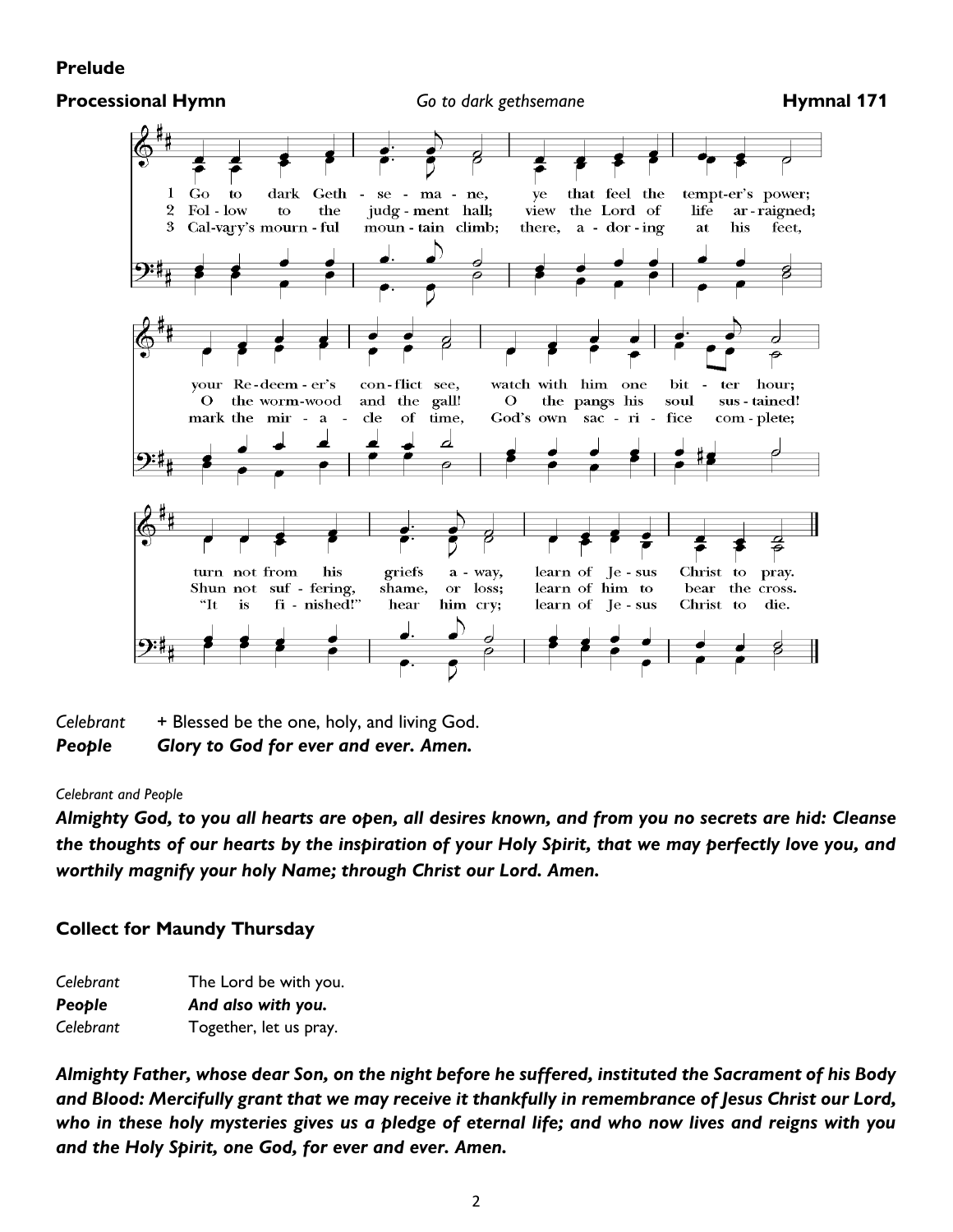## **The Word of God**

#### **The First Lesson**

#### A Reading from the Book of Exodus. *(Exodus 12:1-14)*

<sup>1</sup>The LORD said to Moses and Aaron in the land of Egypt:  $2$ This month shall mark for you the beginning of months; it shall be the first month of the year for you. <sup>3</sup>Tell the whole congregation of Israel that on the tenth of this month they are to take a lamb for each family, a lamb for each household. <sup>4</sup>If a household is too small for a whole lamb, it shall join its closest neighbor in obtaining one; the lamb shall be divided in proportion to the number of people who eat of it. <sup>5</sup>Your lamb shall be without blemish, a year-old male; you may take it from the sheep or from the goats. <sup>6</sup>You shall keep it until the fourteenth day of this month; then the whole assembled congregation of Israel shall slaughter it at twilight. They shall take some of the blood and put it on the two doorposts and the lintel of the houses in which they eat it. <sup>8</sup>They shall eat the lamb that same night; they shall eat it roasted over the fire with unleavened bread and bitter herbs. <sup>9</sup>Do not eat any of it raw or boiled in water, but roasted over the fire, with its head, legs, and inner organs. <sup>10</sup>You shall let none of it remain until the morning; anything that remains until the morning you shall burn. <sup>11</sup>This is how you shall eat it: your loins girded, your sandals on your feet, and your staff in your hand; and you shall eat it hurriedly. It is the passover of the LORD. <sup>12</sup>For I will pass through the land of Egypt that night, and I will strike down every firstborn in the land of Egypt, both human beings and animals; on all the gods of Egypt I will execute judgments: I am the LORD. <sup>13</sup>The blood shall be a sign for you on the houses where you live: when I see the blood, I will pass over you, and no plague shall destroy you when I strike the land of Egypt. <sup>14</sup>This day shall be a day of remembrance for you. You shall celebrate it as a festival to the LORD; throughout your generations you shall observe it as a perpetual ordinance.

*Reader* The Word of the Lord. *People Thanks be to God.*

#### **Psalm 116:1, 10-17** *Dilexi, quoniam*

<sup>1</sup>I love the LORD, because he has heard the voice of my supplication,  $*$ 

*because he has inclined his ear to me whenever I called upon him.*

 $10$ How shall I repay the LORD  $*$ 

*for all the good things he has done for me?*

 $11$  will lift up the cup of salvation  $*$ 

*and call upon the Name of the LORD.*

 $12$ I will fulfill my vows to the LORD  $*$ 

*in the presence of all his people.*

 $13$ Precious in the sight of the LORD  $*$ 

*is the death of his servants.*

 $14$ O LORD, I am your servant;  $*$ 

*I am your servant and the child of your handmaid;*

*you have freed me from my bonds.*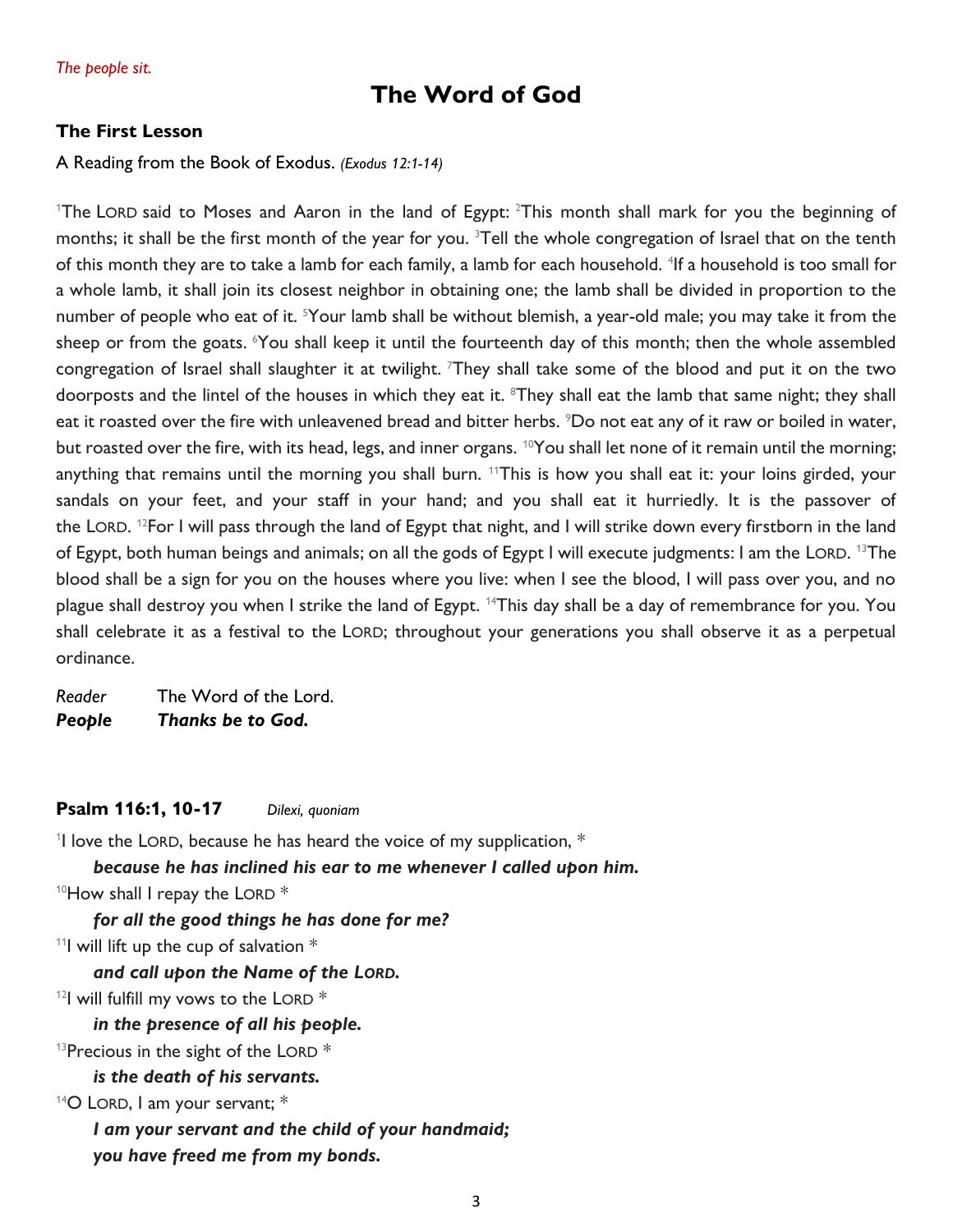$15$ I will offer you the sacrifice of thanksgiving  $*$ *and call upon the Name of the LORD.*  $16$ I will fulfill my vows to the LORD  $*$ *in the presence of all his people,*  $17$ in the courts of the LORD's house,  $*$ *in the midst of you, O Jerusalem. Hallelujah!*

#### **The Epistle**

A Reading from Paul's first letter to the church in Corinth. *(11:23-26)*

<sup>23</sup>I received from the Lord what I also handed on to you, that the Lord Jesus on the night when he was betrayed took a loaf of bread, <sup>24</sup>and when he had given thanks, he broke it and said, "This is my body that is for you. Do this in remembrance of me." <sup>25</sup>In the same way he took the cup also, after supper, saying, "This cup is the new covenant in my blood. Do this, as often as you drink it, in remembrance of me." <sup>26</sup>For as often as you eat this bread and drink the cup, you proclaim the Lord's death until he comes.

*Reader* The Word of the Lord. *People Thanks be to God.*

*The people stand as they are able.*

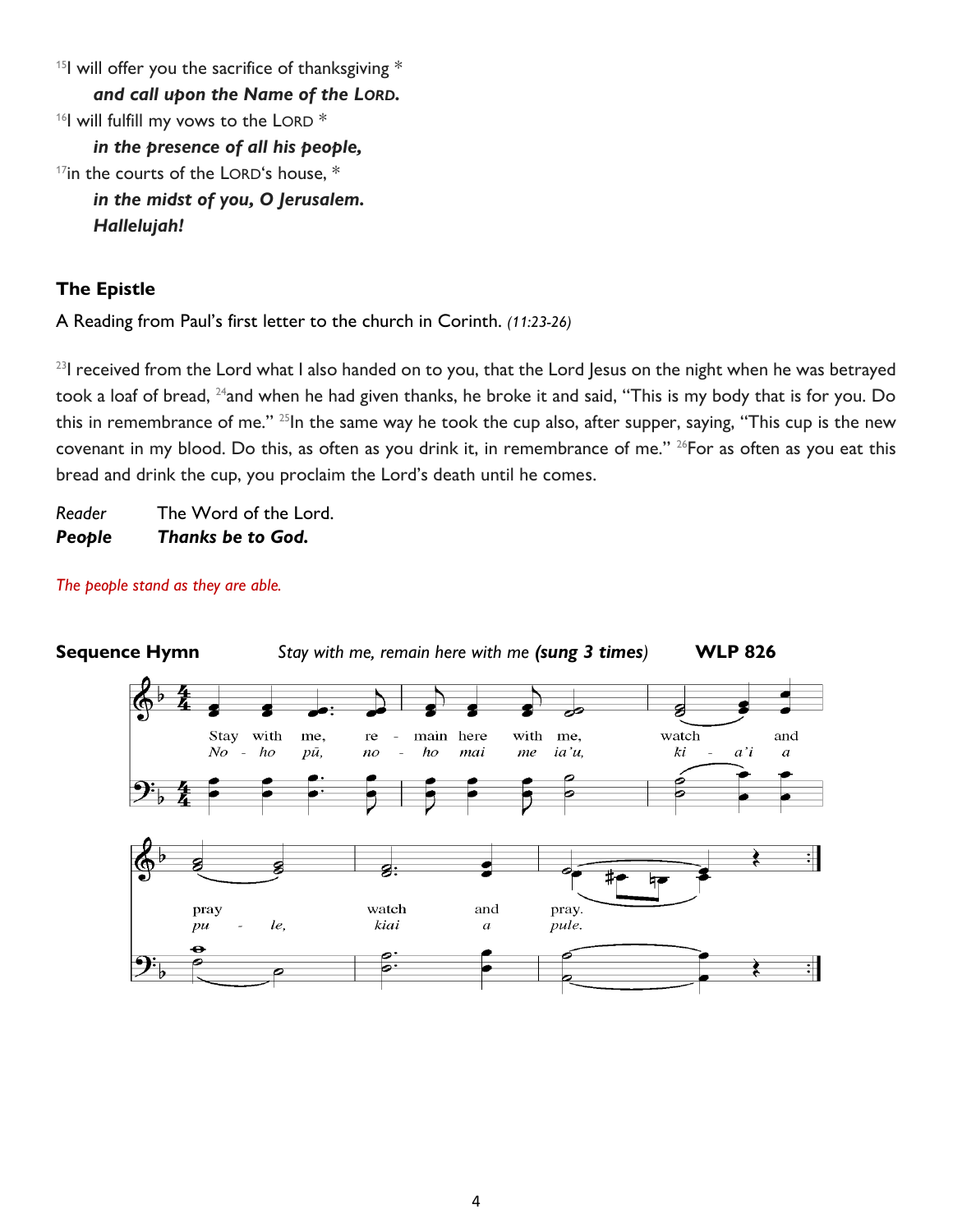### **Gospel**

#### *Celebrant* The Holy Gospel of our Lord Jesus Christ according to John. (*13:1-17, 31b-35*). *People Glory to you, Lord Christ.*

<sup>1</sup>Now before the festival of the Passover, Jesus knew that his hour had come to depart from this world and go to the Father. Having loved his own who were in the world, he loved them to the end.  $2$ The devil had already put it into the heart of Judas son of Simon Iscariot to betray him. And during supper <sup>3</sup>Jesus, knowing that the Father had given all things into his hands, and that he had come from God and was going to God, <sup>4</sup>got up from the table, took off his outer robe, and tied a towel around himself. <sup>5</sup>Then he poured water into a basin and began to wash the disciples' feet and to wipe them with the towel that was tied around him. <sup>6</sup>He came to Simon Peter, who said to him, "Lord, are you going to wash my feet?" <sup>7</sup> Jesus answered, "You do not know now what I am doing, but later you will understand." <sup>8</sup>Peter said to him, "You will never wash my feet." Jesus answered, "Unless I wash you, you have no share with me." <sup>9</sup>Simon Peter said to him, "Lord, not my feet only but also my hands and my head!" <sup>10</sup> Jesus said to him, "One who has bathed does not need to wash, except for the feet, but is entirely clean. And you are clean, though not all of you." <sup>11</sup>For he knew who was to betray him; for this reason he said, "Not all of you are clean."

<sup>12</sup>After he had washed their feet, had put on his robe, and had returned to the table, he said to them, "Do you know what I have done to you? <sup>13</sup> You call me Teacher and Lord—and you are right, for that is what I am. <sup>14</sup> So if I, your Lord and Teacher, have washed your feet, you also ought to wash one another's feet. <sup>15</sup>For I have set you an example, that you also should do as I have done to you. <sup>16</sup>Very truly, I tell you, servants are not greater than their master, nor are messengers greater than the one who sent them.  $^{17}$ If you know these things, you are blessed if you do them."

31b"Now the Son of Man has been glorified, and God has been glorified in him. <sup>32</sup>If God has been glorified in him, God will also glorify him in himself and will glorify him at once. <sup>33</sup> Little children, I am with you only a little longer. You will look for me; and as I said to the Jews so now I say to you, 'Where I am going, you cannot come.' <sup>34</sup>I give you a new commandment, that you love one another. Just as I have loved you, you also should love one another. <sup>35</sup>By this everyone will know that you are my disciples, if you have love for one another."

*Celebrant* The Gospel of the Lord. *People Praise to you, Lord Christ.*

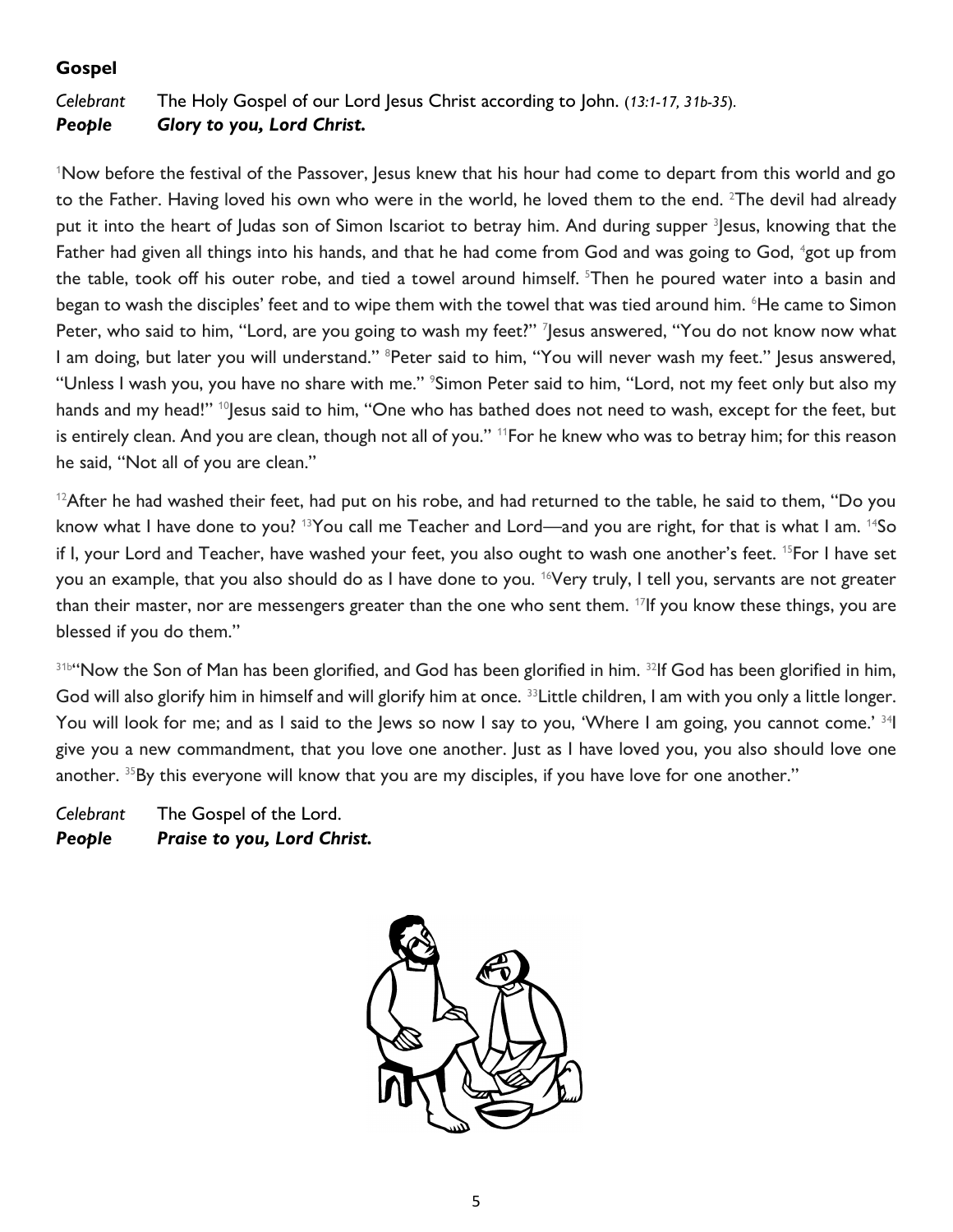#### **Sequence Hymn** *Stay with me, remain here with me (sung 3 times)* **WLP 826**



#### **Sermon**

*+ May the words of my mouth and the meditations of all our hearts be always acceptable in your sight, O Lord, our strength and our Redeemer. Amen.*

*After the Sermon, the people stand as they are able.*

#### **Prayers of the People**

#### *Celebrant:*

On this holy night, we feast together as the Body of Christ, and at the table commit ourselves to love and serve one another. Let us pray for the Church and for all God's people everywhere saying: *Hear our prayer.*

*Leader:*

God our provider, you feed us with the bread of life and lift for us the cup of salvation, may all who gather at your table receive a foretaste of the eternal banquet.

#### God of Love, *Hear our prayer.*

Servant God, on this night Jesus washed the feet of his disciples, may we follow this example of love and service by carrying the burdens and comforting the brokenness of one another. God of Love, *Hear our prayer.*

God of compassion, hear our prayers for all who call upon your name in the midst of suffering, especially those who are on our Prayer List. *(The people may add petitions for any need or concern.)* May they know your healing power and be made whole. God of Love, *Hear our prayer.*

God our companion, we pray for all those unable to be present at the Lord's Table or any other table, that all may know the oneness we share in the Body of Christ. God of Love, *Hear our prayer.*

God of hope, we pray for those who have died*. (The people may add petitions for those they wish to have remembered.)* May they come to share fully in Christ's Paschal victory. God of Love, *Hear our prayer.*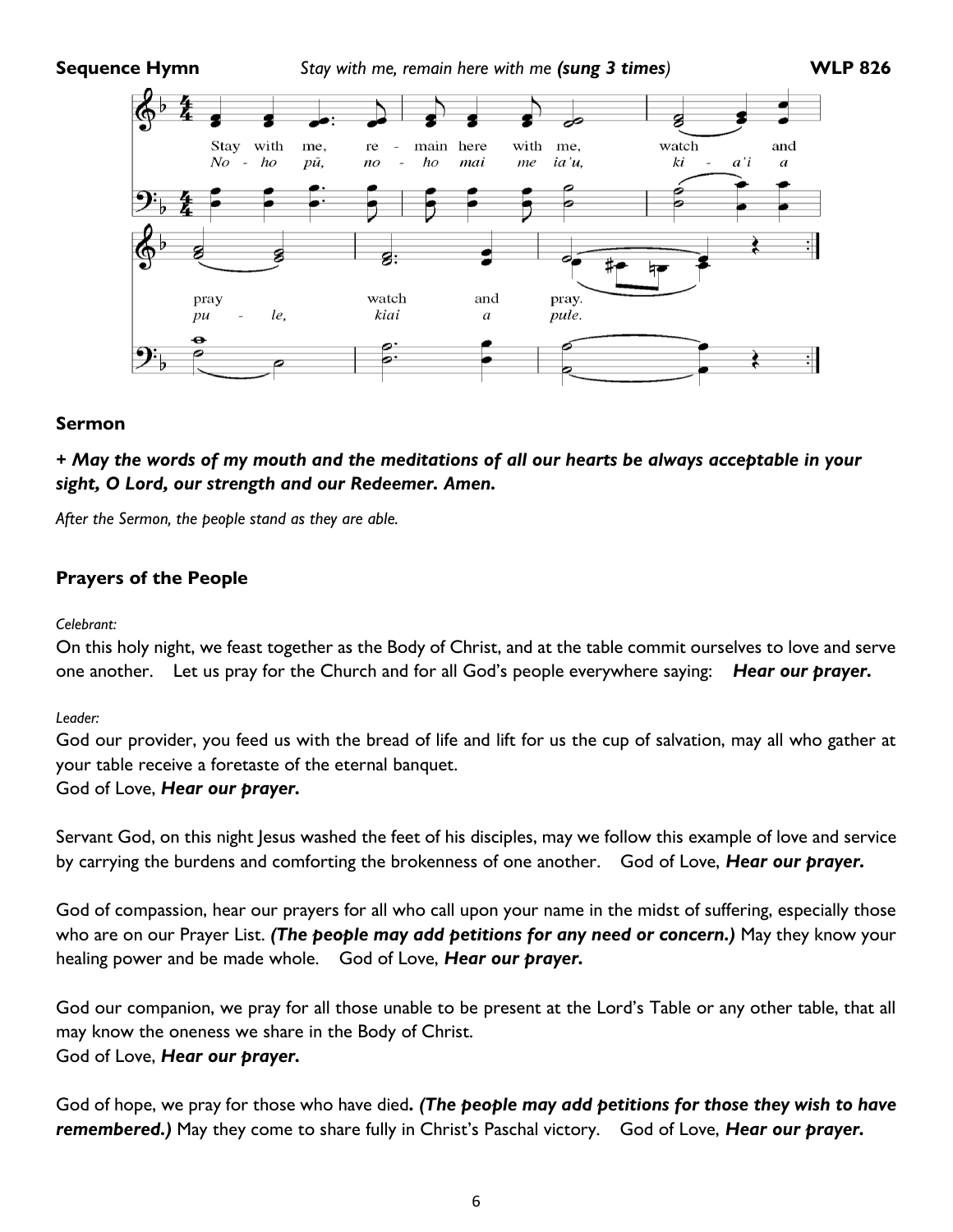Lifting our voices with all creation, with Mary the Mother of Jesus and all the saints, let us offer ourselves and one another to the living God through Christ.

*To you, O Lord our God.*

*All:*

*Holy God, you give us this meal of bread and wine in which we celebrate your great compassion; hear our prayers and grant us grace to love and serve others as Christ has loved us, that we may grow in love and give fuller witness to Jesus who is always with us. We ask this through him who is our Passover and our Peace. AMEN.*

#### **The Peace**

| Celebrant | The peace of the Lord be always with you. |
|-----------|-------------------------------------------|
| People    | And also with you.                        |

*The Ministers and People may greet one another in the name of the Lord.*

#### **Announcements**

## **The Holy Communion**

#### *The Priest says*

Ascribe to the Lord the honor due his Name; bring offerings and come into his courts. *Psalm 96:8*

#### **The Presentation of Gifts**

### **The Holy Communion**

#### **The Great Thanksgiving***—(Source: Joining the Angels Song—Church of England)*

- *Celebrant* The Lord be with you.
- *People And also with you.*
- *Celebrant* Lift up your hearts.
- *People We lift them to the Lord.*
- *Celebrant* Let us give thanks to the Lord our God.
- *People It is right to give him thanks and praise.*

*Celebrant*

It is right, and a good and joyful thing, always and every-where to give thanks to you, Father Almighty, Creator of heaven and earth.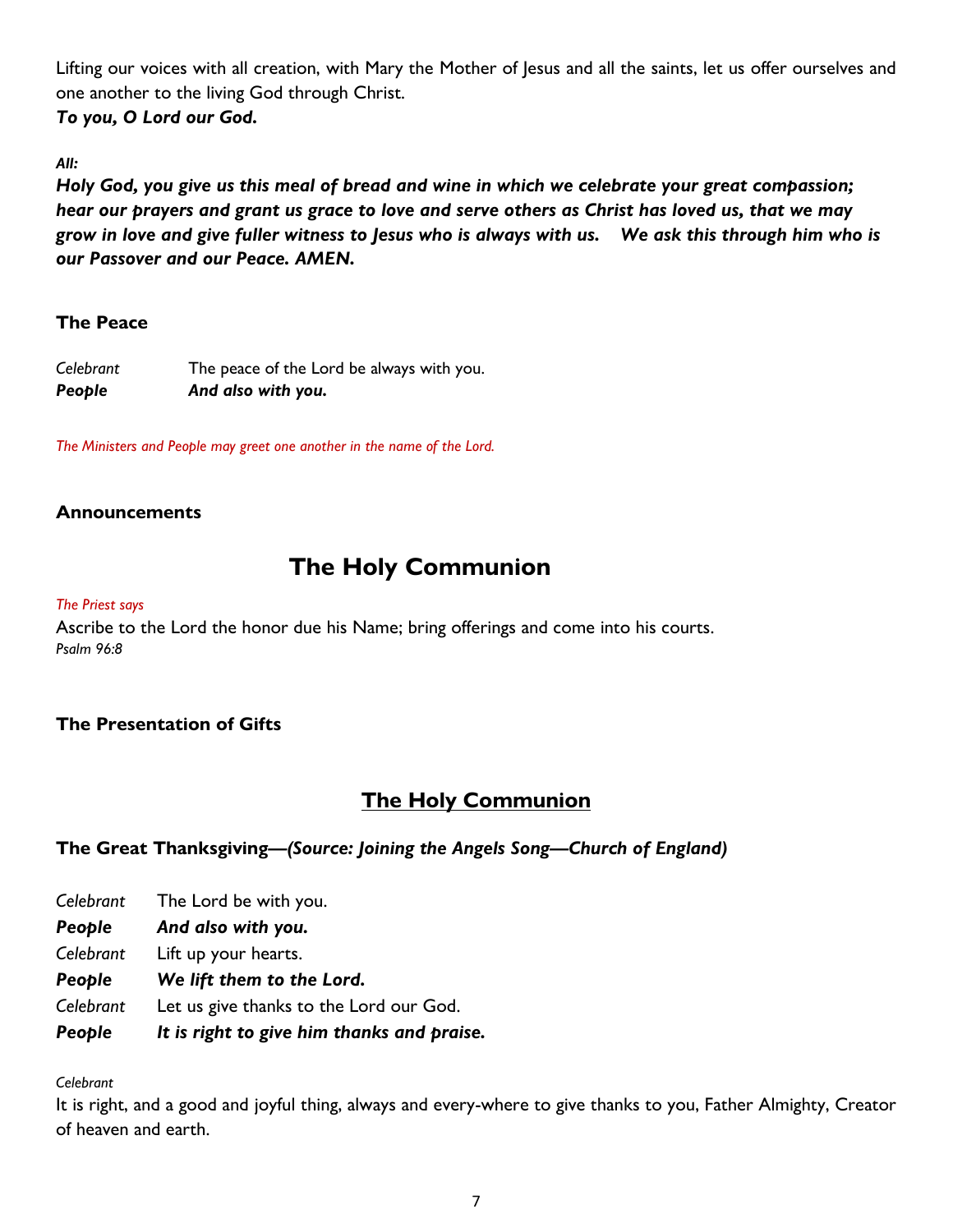#### *Here a Proper Preface is sung or said on all Sundays, and on other occasions as appointed.*

Through Jesus Christ our Lord. For our sins he was lifted high upon the cross, that he might draw the whole world to himself; and, by his suffering and death, he became the source of eternal salvation for all who put their trust in him.

Therefore we praise you, joining our voices with Angels and Archangels and with all the company of heaven, who for ever sing this hymn to proclaim the glory of your Name:

#### **Sanctus**

#### *Holy, Holy, Holy Lord, God of power and might, heaven and earth are full of your glory. Hosanna in the highest. + Blessed is he who comes in the name of the Lord. Hosanna in the highest.*

#### *The Celebrant continues*

Holy and gracious Father: In your infinite love you made us for yourself, and, when we had fallen into sin and become subject to evil and death, you, in your mercy, sent Jesus Christ, your only and eternal Son, to share our human nature, to live and die as one of us, to reconcile us to

you, the God and Father of all.

He stretched out his arms upon the cross, and offered himself, in obedience to your will, a perfect sacrifice for the whole world.

At the following words concerning the bread, the Celebrant is to hold it, or to lay a hand upon it; and at the words concerning the cup, to hold or place a hand upon the cup and any other vessel containing wine to be consecrated.

On the night he was handed over to suffering and death, our Lord Jesus Christ took bread; and when he had given thanks to you, he broke it, and gave it to his disciples, and said, "Take, eat: This is my Body, which is given for you. Do this for the remembrance of me."

After supper he took the cup of wine; and when he had given thanks, he gave it to them, and said, "Drink this, all of you: This is my Blood of the new Covenant, which is shed for you and for many for the forgiveness of sins. Whenever you drink it, do this for the remembrance of me."

Therefore we proclaim the mystery of faith:

*Celebrant and People*

*Christ has died. Christ is risen. Christ will come again.*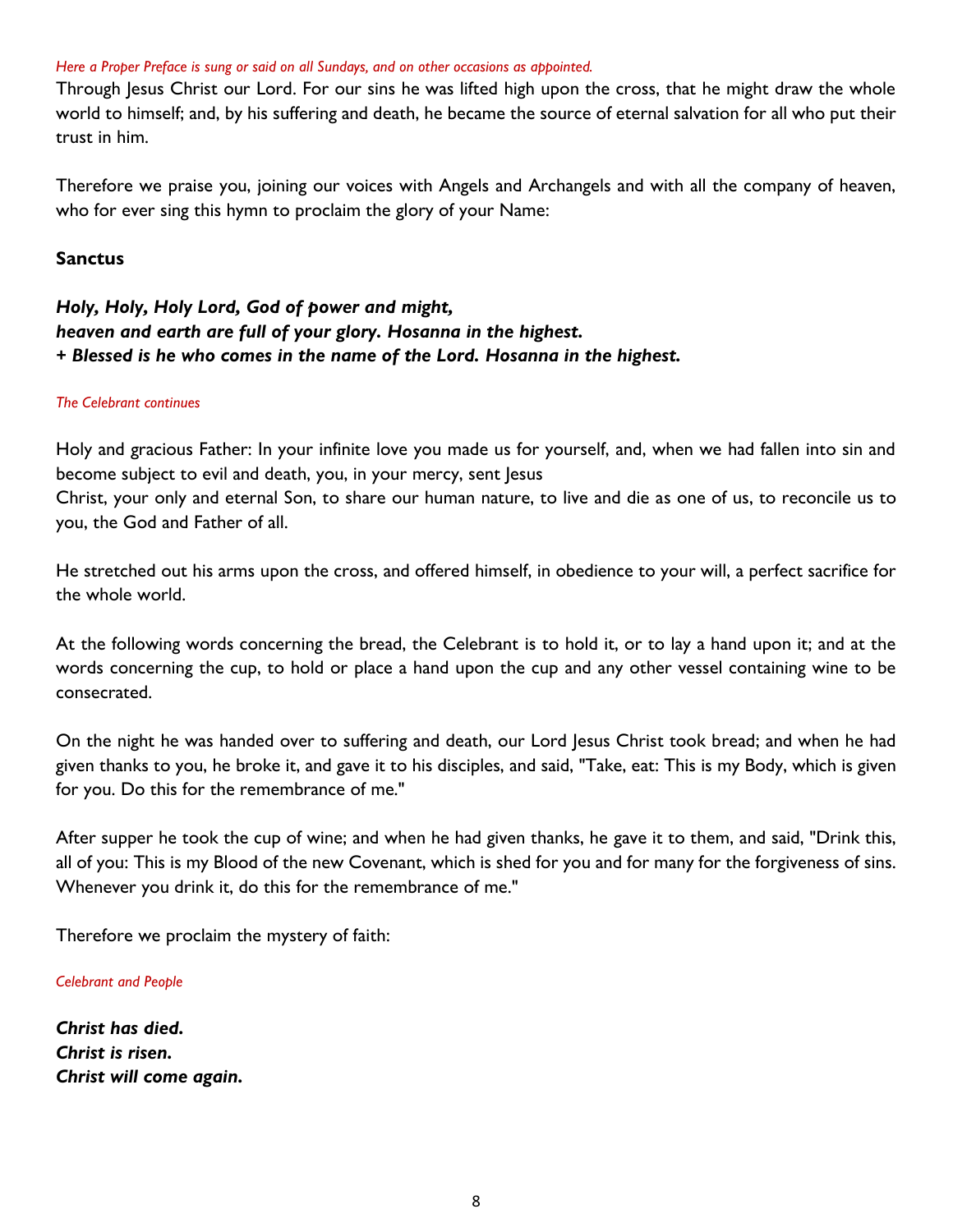#### *The Celebrant continues*

We celebrate the memorial of our redemption, O Father, in this sacrifice of praise and thanksgiving. Recalling his death, resurrection, and ascension, we offer you these gifts.

Sanctify them by your Holy Spirit to be for your people the Body and Blood of your Son, the holy food and drink of new and unending life in him. + Sanctify us also that we may faithfully receive this holy Sacrament, and serve you in unity, constancy, and peace; and at the last day bring us with all your saints into the joy of your eternal kingdom.

All this we ask through your Son Jesus Christ: By him, and with him, and in him, in the unity of the Holy Spirit all honor and glory is yours, Almighty Father, now and for ever. *Amen.*

#### **The Lord's Prayer**

*Celebrant* As our Savior Christ has taught us, we now pray,

*Our Father, who art in heaven, hallowed be thy Name, thy kingdom come, thy will be done, on earth as it is in heaven. Give us this day our daily bread. And forgive us our trespasses, as we forgive those who trespass against us. And lead us not into temptation, but deliver us from evil. For thine is the kingdom, and the power, and the glory, for ever and ever. Amen.*

#### **The Breaking of the Bread—Agnus Dei**

*A period of silence is kept. Then all say,*

*Lamb of God, you take away the sins of the world: have mercy on us. Lamb of God, you take away the sins of the world: have mercy on us. Lamb of God, you take away the sins of the world: grant us peace.*

#### *The Priest invites the people to Communion*

Behold the Lamb of God, behold him who takes away the sins of the world.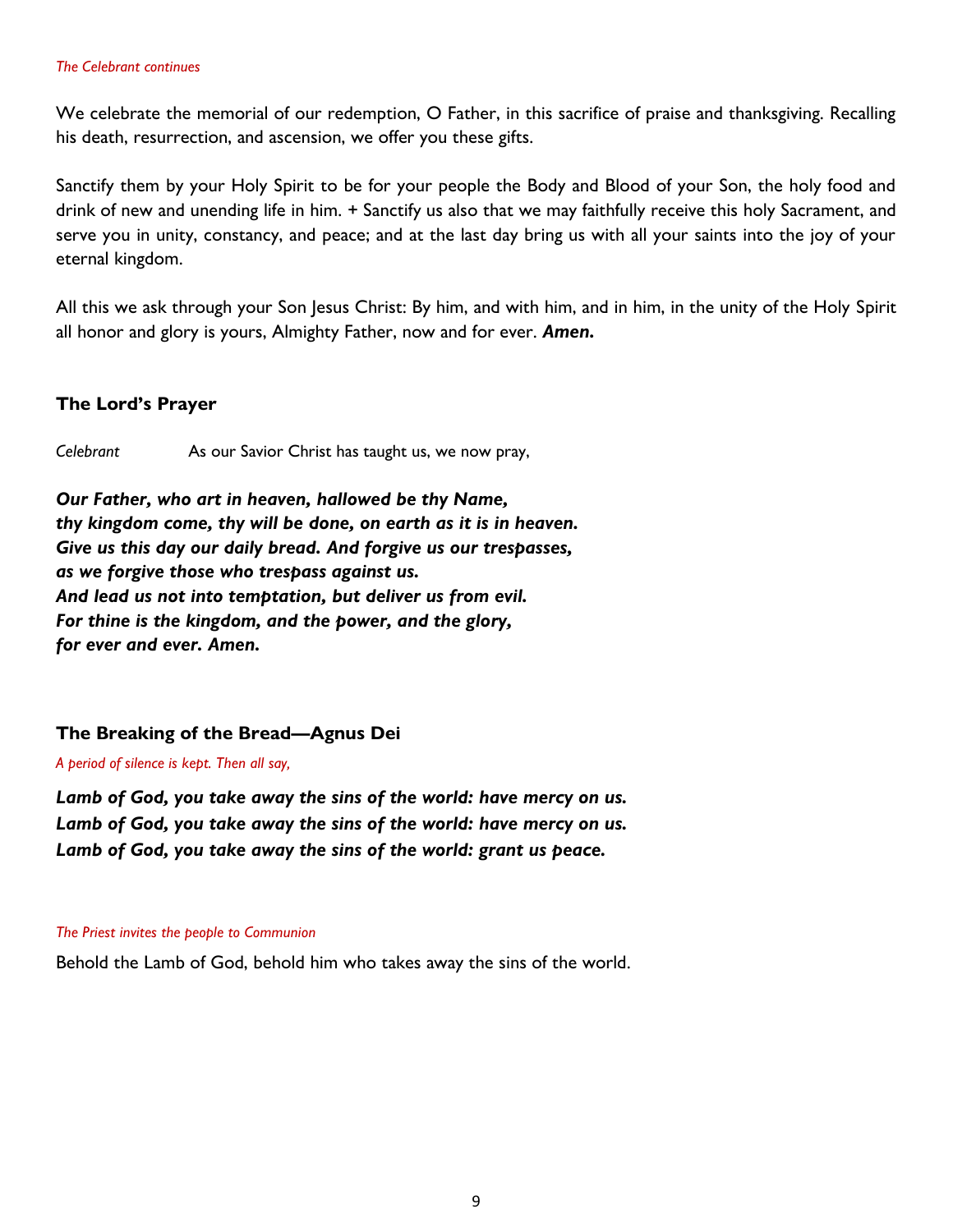*Let us break bread together on our knees; Let us break bread together on our knees; When I fall on my knees, with my face to the rising sun, Oh Lord, have mercy on me.*

*Let us drink wine together on our knees; Let us drink wine together on our knees; When I fall on my knees, with my face to the rising sun, Oh Lord, have mercy on me.*

*Let us praise God together on our knees; Let us praise God together on our knees; When I fall on my knees, with my face to the rising sun, Oh Lord, have mercy on me. Traditional*

#### **Post communion Prayer**

*Celebrant and People*

*Holy God, source of all love, on the night of his betrayal, Jesus gave his disciples a new commandment, to love one another as he loved them. Write this commandment in our hearts, give us the will to serve others, and as we have been fed at this table here on earth, make us worthy to feast with him in heaven, where he lives and reigns for ever and ever. Amen.*

#### **Stripping of the Altar**

*Quiet music will now be played. Once completed, all stand as they are able to pray Psalm 22.*

**Psalm 22** *Deus, Deus meu*

<sup>1</sup> My God, my God, why have you forsaken me? \* *and are so far from my cry and from the words of my distress?*

 $2$  O my God, I cry in the daytime, but you do not answer;  $*$ *by night as well, but I find no rest.*

 $3$  Yet you are the Holy One,  $*$ *enthroned upon the praises of Israel.*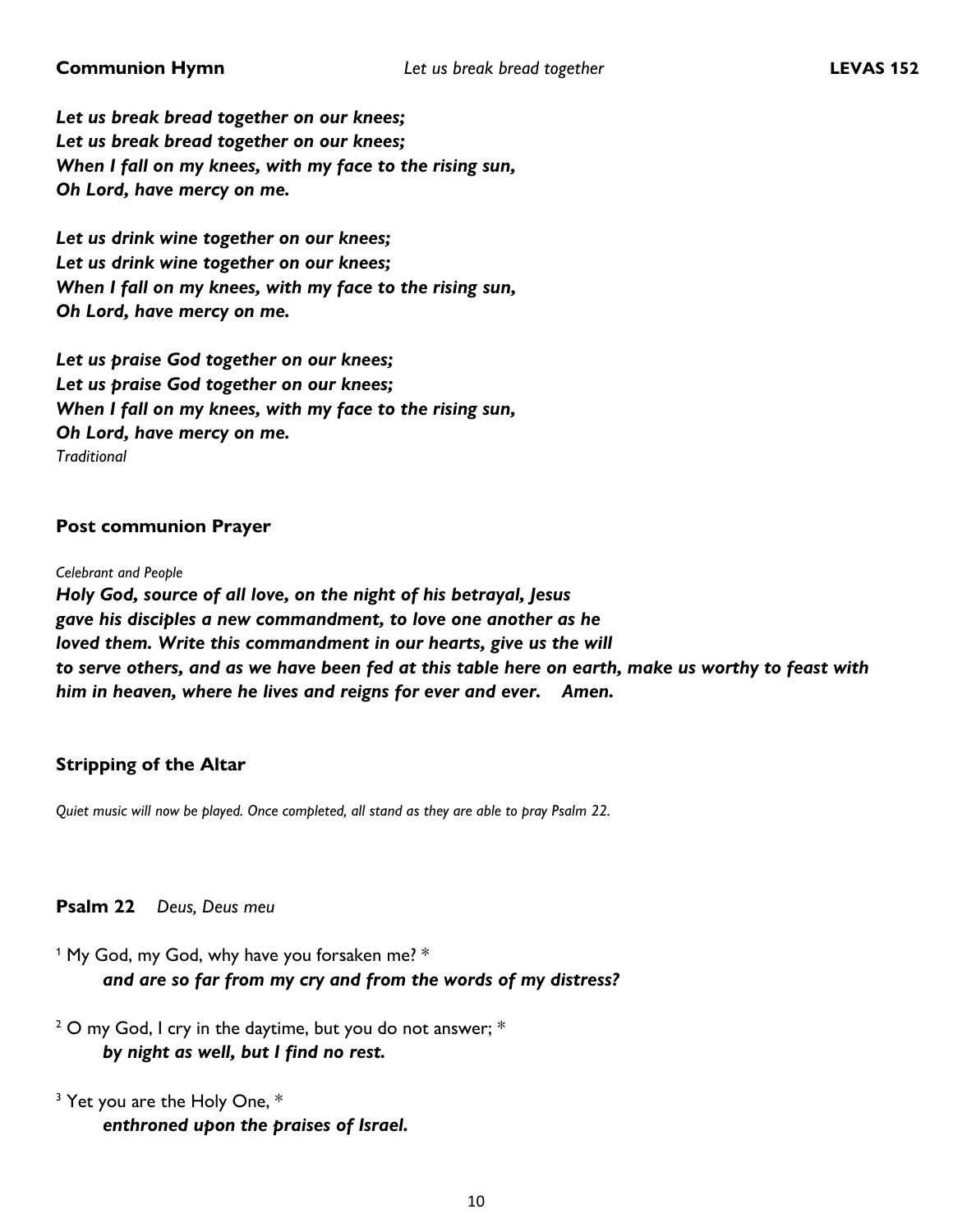<sup>4</sup> Our forefathers put their trust in you; \* *they trusted, and you delivered them.*

 $5$  They cried out to you and were delivered;  $*$ *they trusted in you and were not put to shame*.

 $6$  But as for me, I am a worm and no man,  $*$ *scorned by all and despised by the people.*

<sup>7</sup> All who see me laugh me to scorn; \* *they curl their lips and wag their heads, saying,*

 $8$  "He trusted in the LORD; let him deliver him;  $*$ *let him rescue him, if he delights in him."*

 $9$  Yet you are he who took me out of the womb,  $*$ *and kept me safe upon my mother's breast.*

 $10$  I have been entrusted to you ever since I was born;  $*$ *you were my God when I was still in my mother's womb.*

<sup>11</sup> Be not far from me, for trouble is near,  $*$ *and there is none to help.*

<sup>12</sup> Many young bulls encircle me; \* *strong bulls of Bashan surround me.*

 $13$  They open wide their jaws at me,  $*$ *like a ravening and a roaring lion.*

 $14$  I am poured out like water; all my bones are out of joint;  $*$ *my heart within my breast is melting wax.*

<sup>15</sup> My mouth is dried out like a pot-sherd; my tongue sticks to the roof of my mouth;  $*$ *and you have laid me in the dust of the grave.*

<sup>16</sup> Packs of dogs close me in, and gangs of evildoers circle around me;  $*$ *they pierce my hands and my feet; I can count all my bones.*

<sup>17</sup> They stare and gloat over me;  $*$ *they divide my garments among them; they cast lots for my clothing.*

<sup>18</sup> Be not far away, O LORD; \* *you are my strength; hasten to help me.*

<sup>19</sup> Save me from the sword,  $*$ *my life from the power of the dog.*